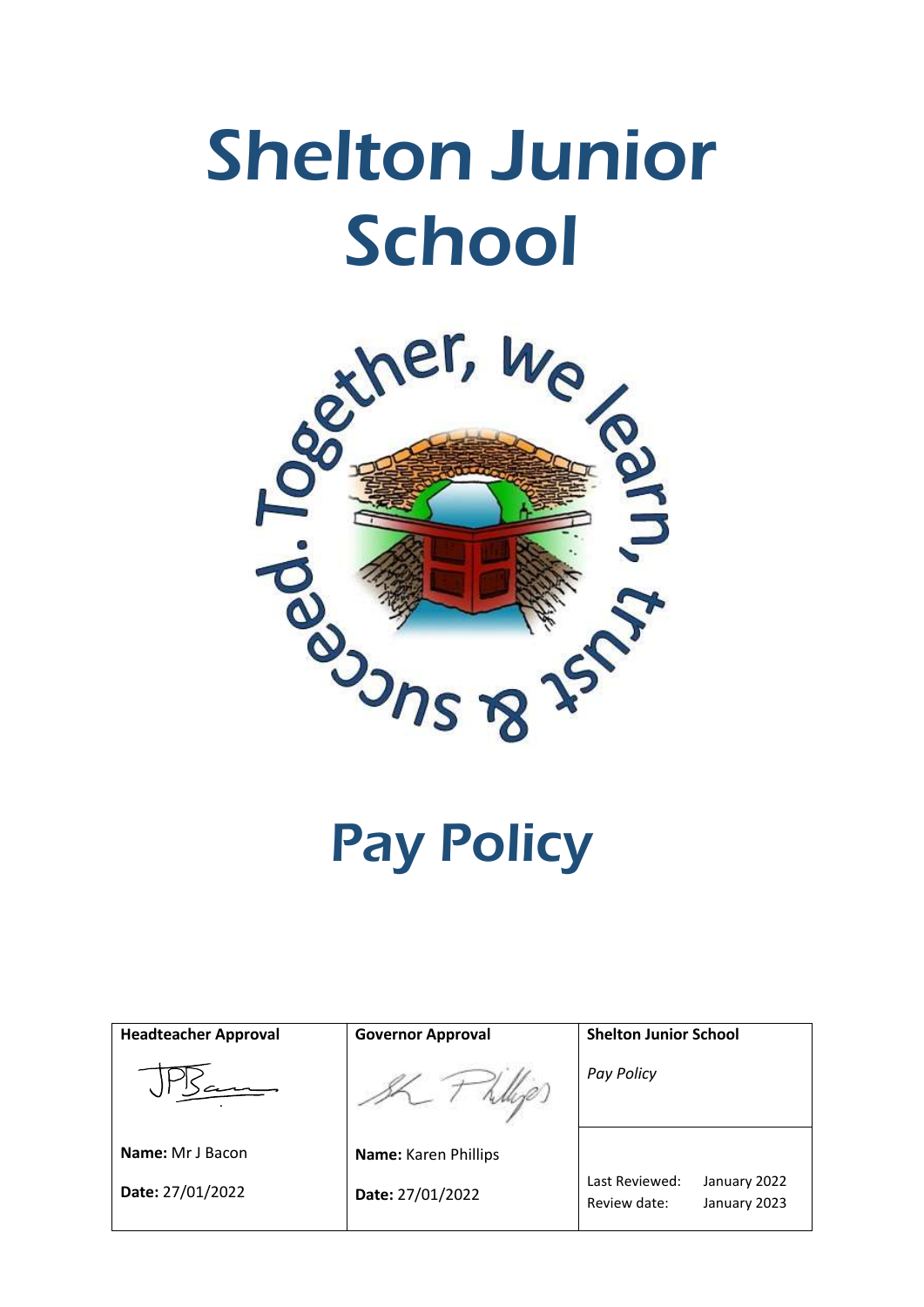# <span id="page-1-0"></span>**Policy review dates and changes**

| Date | By whom | Summary of changes made |
|------|---------|-------------------------|
|      |         |                         |
|      |         |                         |
|      |         |                         |
|      |         |                         |
|      |         |                         |
|      |         |                         |
|      |         |                         |
|      |         |                         |
|      |         |                         |
|      |         |                         |
|      |         |                         |
|      |         |                         |
|      |         |                         |
|      |         |                         |
|      |         |                         |
|      |         |                         |
|      |         |                         |
|      |         |                         |
|      |         |                         |
|      |         |                         |
|      |         |                         |

*Pay Policy*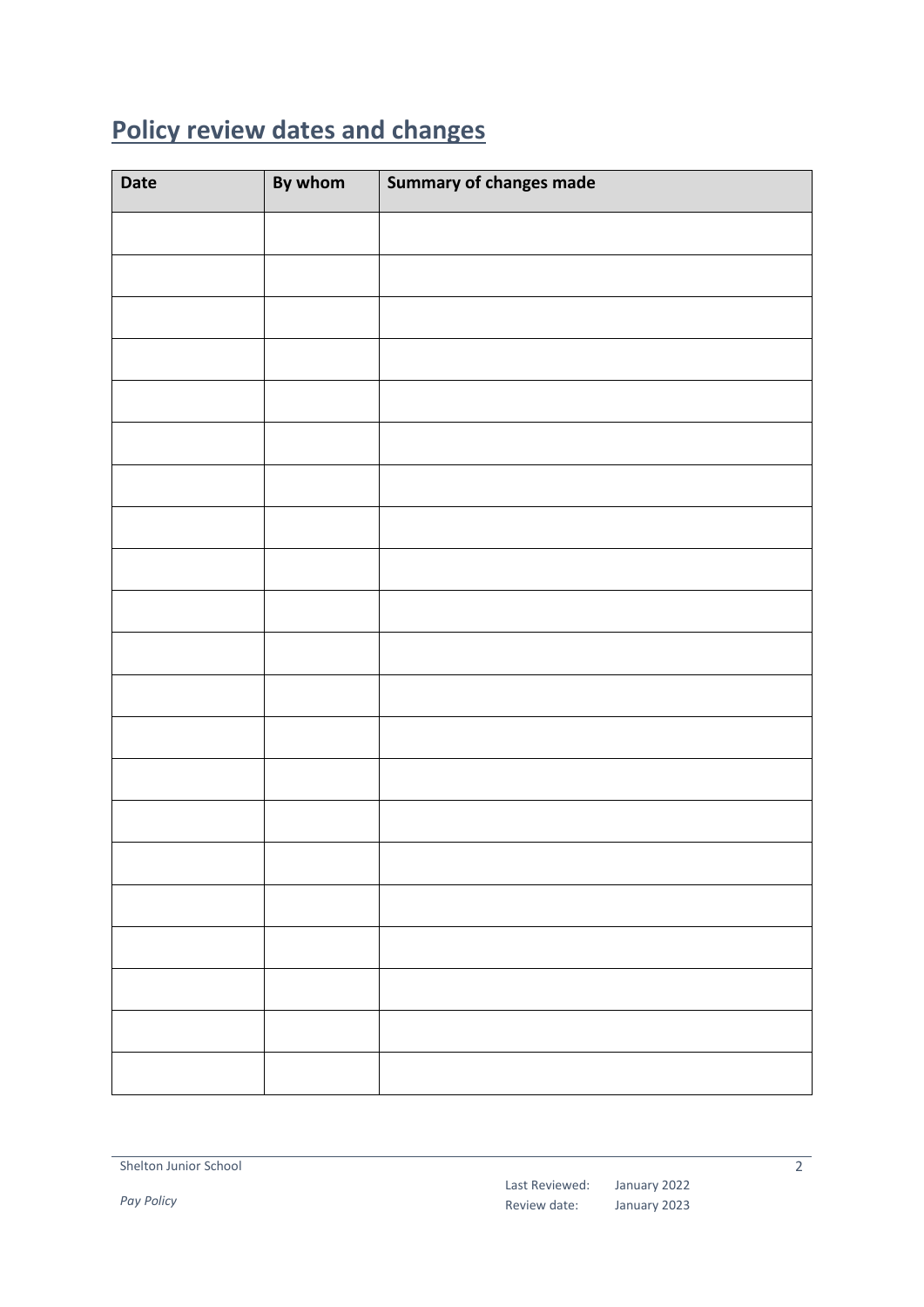# Contents

| $\label{eq:interadd} \text{Introduction} \,\, \ldots \,\, \ldots \,\, \ldots \,\, \ldots \,\, \ldots \,\, \ldots \,\, \ldots \,\, \ldots \,\, \ldots \,\, \ldots \,\, \ldots \,\, \ldots \,\, \ldots \,\, \ldots \,\, \ldots \,\, \ldots \,\, \ldots \,\, \ldots \,\, \ldots \,\, \ldots \,\, \ldots \,\, \ldots \,\, \ldots \,\, \ldots \,\, \ldots \,\, \ldots \,\, \ldots \,\, \ldots \,\, \ldots \,\, \ldots \,\, \ldots \,\, \ldots \,\, \ldots \,\, \ldots \,\,$ |  |
|------------------------------------------------------------------------------------------------------------------------------------------------------------------------------------------------------------------------------------------------------------------------------------------------------------------------------------------------------------------------------------------------------------------------------------------------------------------------|--|
|                                                                                                                                                                                                                                                                                                                                                                                                                                                                        |  |
|                                                                                                                                                                                                                                                                                                                                                                                                                                                                        |  |
|                                                                                                                                                                                                                                                                                                                                                                                                                                                                        |  |
|                                                                                                                                                                                                                                                                                                                                                                                                                                                                        |  |
|                                                                                                                                                                                                                                                                                                                                                                                                                                                                        |  |
|                                                                                                                                                                                                                                                                                                                                                                                                                                                                        |  |
|                                                                                                                                                                                                                                                                                                                                                                                                                                                                        |  |
|                                                                                                                                                                                                                                                                                                                                                                                                                                                                        |  |
|                                                                                                                                                                                                                                                                                                                                                                                                                                                                        |  |
|                                                                                                                                                                                                                                                                                                                                                                                                                                                                        |  |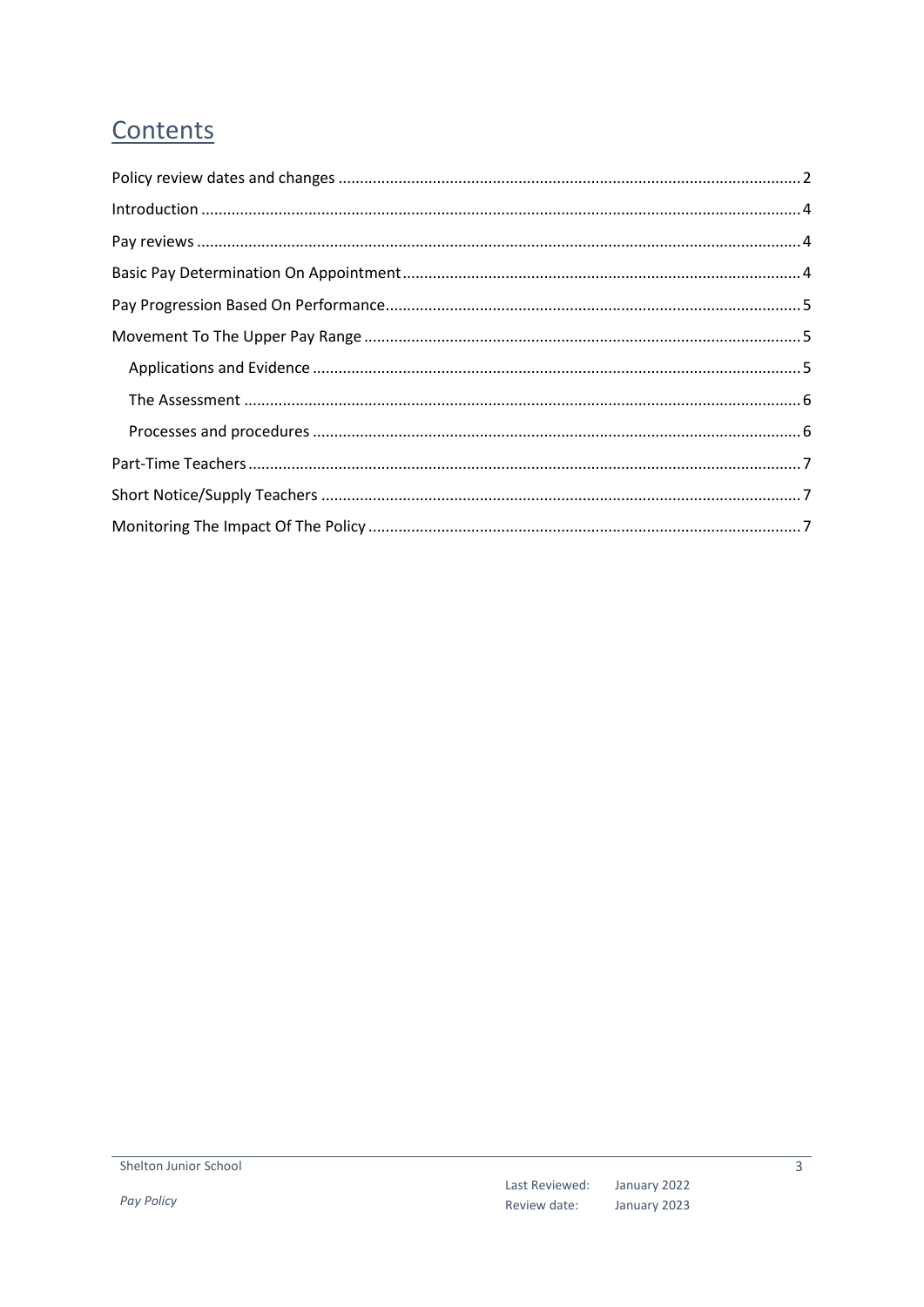## <span id="page-3-0"></span>**Introduction**

This policy sets out the framework for making decisions on teachers' pay. It has been developed to comply with current legislation and the requirements of the School Teachers' Pay and Conditions Document (STPCD) and has been consulted on with staff and/or the recognised trade unions.

In adopting this pay policy the aim is to:

- maximise the quality of teaching and learning at the school
- support the recruitment and retention of a high quality teacher workforce
- enable the school to recognise and reward teachers appropriately for their contribution to the school
- help to ensure that decisions on pay are managed in a fair, just and transparent way whilst eliminating unnecessary bureaucracy for all concerned.

Pay decisions at this school are made by the headteacher or the governance board.

#### <span id="page-3-1"></span>**Pay reviews**

The governance board will ensure that each teacher's salary is reviewed annually, with effect from 1 September and no later than 31 October each year, and that all teachers are given a written statement setting out their salary and any other financial benefits to which they are entitled.

Reviews may take place at other times of the year to reflect any changes in circumstances or job description that lead to a change in the basis for calculating an individual's pay. A written statement will be given after any review and where applicable will give information about the basis on which it was made.

Where a pay determination leads or may lead to the start of a period of safeguarding, the governance board will give the required notification as soon as possible and no later than one month after the date of the determination.

## <span id="page-3-2"></span>**Basic Pay Determination On Appointment**

The governance board will determine the pay range for a vacancy prior to advertising it. On appointment it will determine the starting salary within that range to be offered to the successful candidate.

In making such determinations, the headteacher and governance board may take into account a range of factors, including:

- the nature of the post
- the level of qualifications, skills and experience required
- market conditions
- the wider school context.

#### Shelton Junior School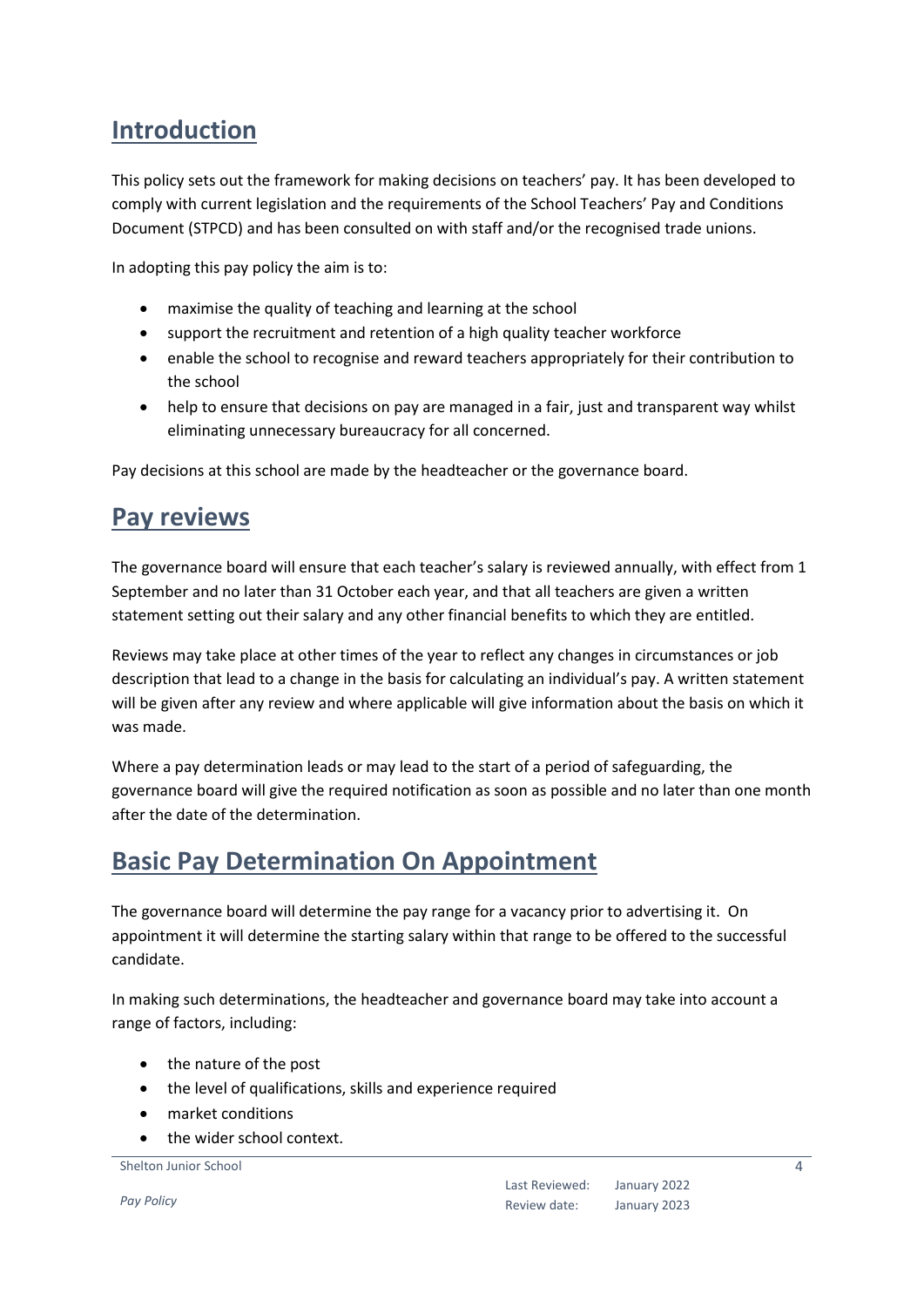There is no assumption that a teacher will be paid at the same rate as they were being paid in a previous school.

## <span id="page-4-0"></span>**Pay Progression Based On Performance**

In this school all teachers can expect to receive regular, constructive feedback on their performance and are subject to annual appraisal that recognises their strengths, informs plans for their future development, and helps to enhance their professional practice. The arrangements for teacher appraisal are set out in the school's appraisal policy.

Decisions regarding pay progression will be made with reference to the teachers' appraisal reports and the pay recommendations that they contain. In the case of NQTs, whose appraisal arrangements are different, pay decisions will be made by means of the statutory induction process. It will be possible for a 'no progression' determination to be made without recourse to the capability procedure.

To be fair and transparent, assessments of performance will be properly rooted in evidence whilst being proportionate to be able to support robust decisions. In this school we will ensure fairness in that objectives and assessments are consistent and in line with the school's development plan, and observations are validated and moderated by more than one member of the SLT. We will minimise the impact on workload for individual teachers, line managers and headteachers throughout the process. Objectives and performance management discussions will not be based on teacher generated data and predictions, or solely on the assessment data for a single group of pupils.

The evidence we will use will be proportionate and include assessment data, lesson observations, learning walks, lesson visits, pupil interviews, photographs, books, planning documentation and any other relevant source.

Teachers' appraisal reports will contain pay recommendations. Final decisions about whether or not to accept a pay recommendation will be made by the governance board, having regard to the appraisal report and taking into account advice from the senior leadership team. The governance board will consider its approach in the light of the school's budget and ensure that appropriate funding is allocated for pay progression at all levels.

In this school, judgements of performance will be made against annual agreed objectives and teachers will be eligible for pay progression if evidence is provided that each performance target has been satisfactorily met.

## <span id="page-4-1"></span>**Movement To The Upper Pay Range**

#### <span id="page-4-2"></span>**Applications and Evidence**

Any qualified teacher may apply to be paid on the upper pay range and any such application must be assessed in line with this policy. It is the responsibility of the teacher to decide whether they wish to apply to be paid on the upper pay range.

```
Shelton Junior School
```
*Pay Policy*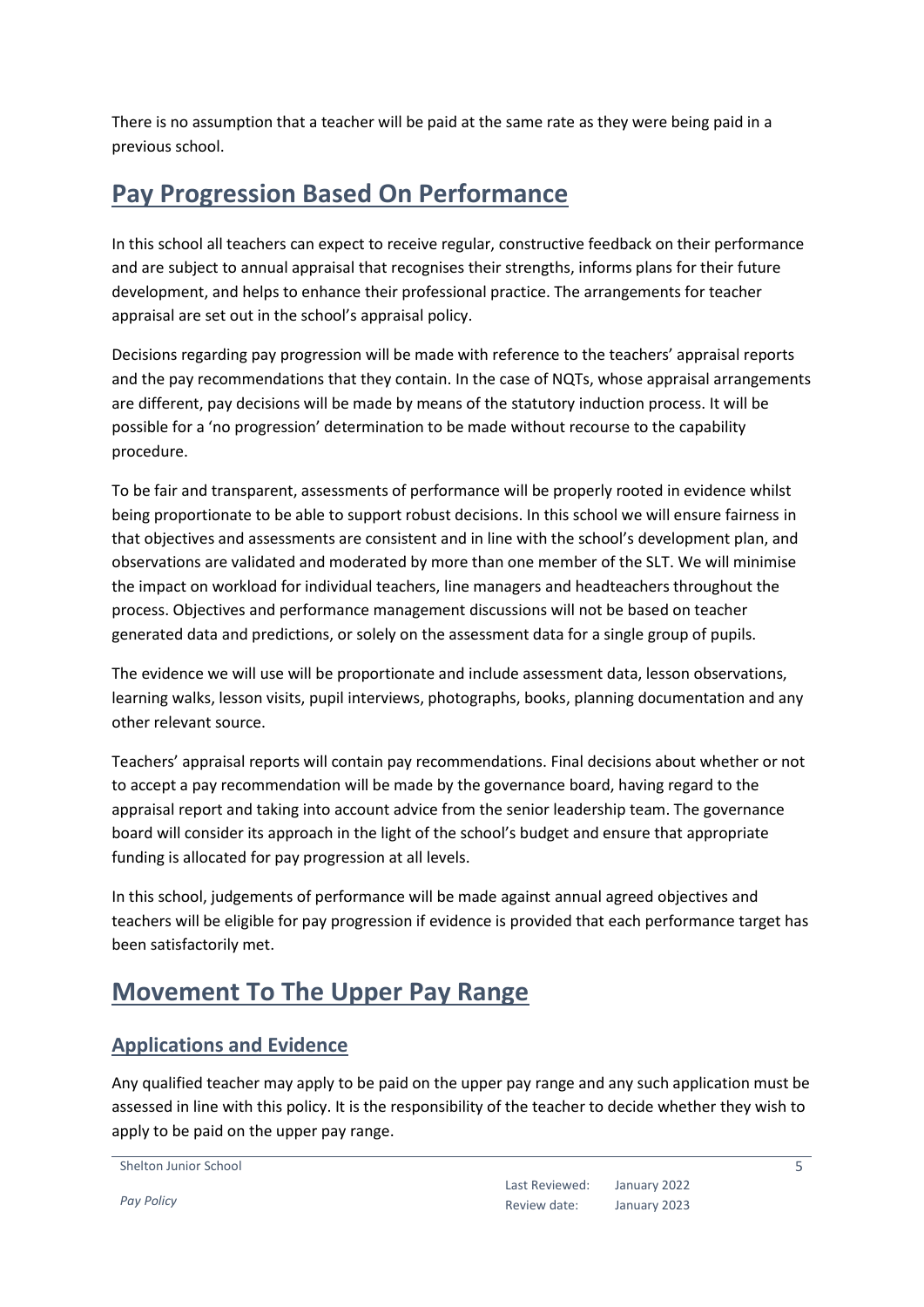Applications may be made once a year before the end of the Autumn term.

If a teacher is simultaneously employed at another school(s), they may submit separate applications if they wish to apply to be paid on the upper pay range in that school or schools. This school will not be bound by any pay decision made by another school.

All applications should include the results of reviews or appraisals under the 2011 or 2012 regulations, including any recommendation on pay (or, where that information is not applicable or available, a statement and summary of evidence to demonstrate that the applicant has met the assessment criteria). Applications should contain evidence from the previous 12 months of employment (or where a teachers who has had a break in service their previous 12 months of work). Evidence should be provided in writing to the head teacher.

#### <span id="page-5-0"></span>**The Assessment**

An application from a qualified teacher will be successful where the governance board is satisfied that:

(a) the teacher is highly competent in all elements of the relevant standards; and

(b) the teacher's achievements and contribution are substantial and sustained.

For the purposes of this pay policy:

• 'highly competent' means:

Performance which is good enough to provide coaching, mentoring and advice to other teachers, and demonstrate to them effective teaching practice and how to make a wider contribution to the work of the school, in order to help them meet the relevant standards and develop their teaching practice

• 'substantial' means:

The teacher's contributions are of real importance, validity or value to the school; play a critical role in the life of the school; provide a role model for teaching and learning; make a distinctive contribution to the raising of pupil standards; take advantage of appropriate opportunities for professional development and use the outcomes effectively to improve pupils' learning; and

• 'sustained' means: The teacher's contributions have been maintained continuously over a long period.

The application will be assessed by the headteacher and approve by the governance board.

#### <span id="page-5-1"></span>**Processes and procedures**

The assessment will be made within 15 working days.

If successful, applicants will move to the upper pay range from start of term in which the appraisal period starts and finishes, this would normally be the Autumn term. Pay will be backdated to this date.

Shelton Junior School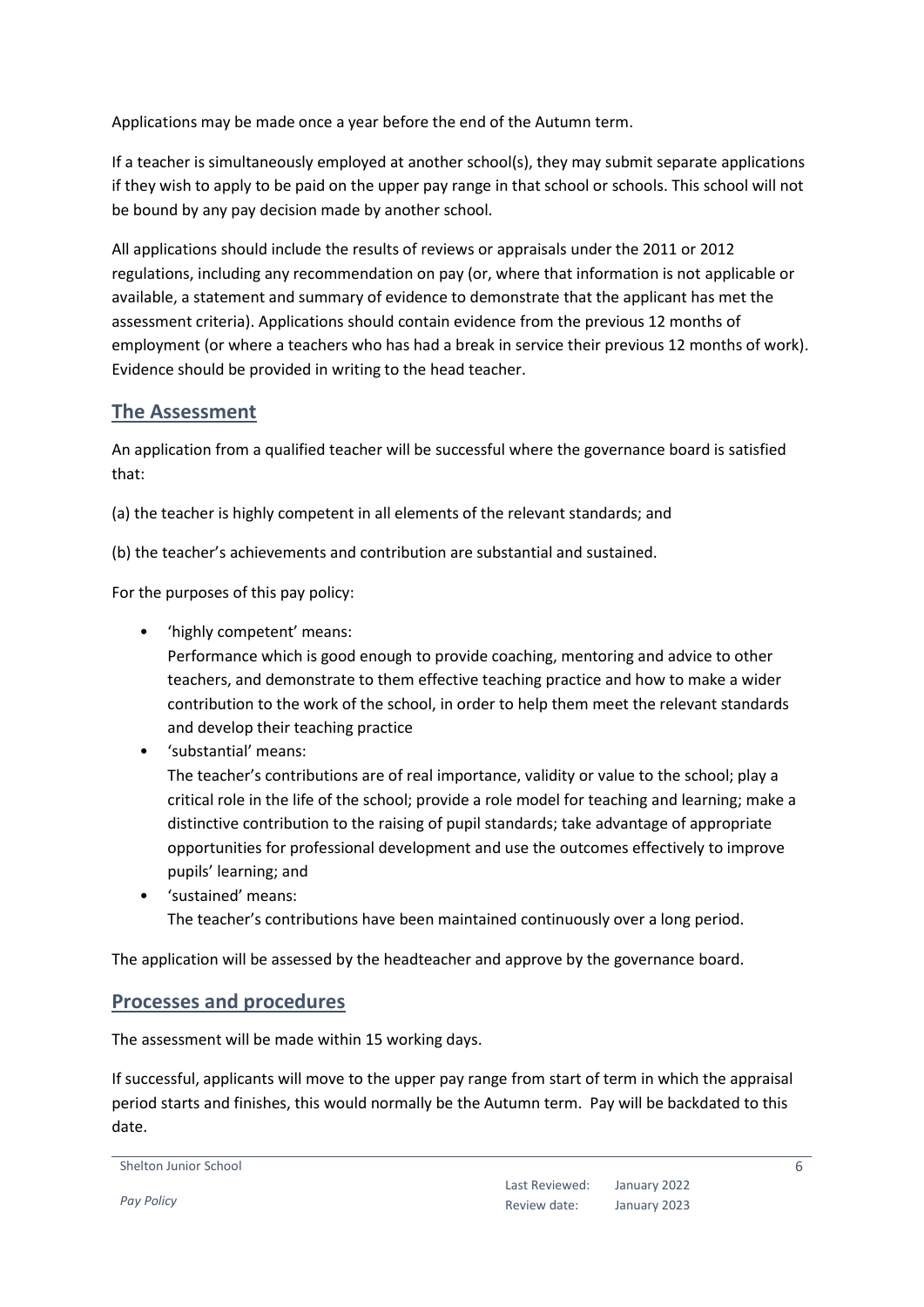If unsuccessful, the head teacher will set out why the application was unsuccessful, and provide advice on how the teacher can improve when making another application in the future. Decisions will also be communicated in writing.

Any appeal against a decision not to move the teacher to the upper pay range will be heard under the school's general appeals arrangements.

## <span id="page-6-0"></span>**Part-Time Teachers**

Teachers employed on an ongoing basis at the school but who work less than a full working week are deemed to be part-time. The governance board will give them a written statement detailing their working time obligations and the standard mechanism used to determine their pay, subject to the provisions of the statutory pay and working time arrangements and by comparison with the school's timetabled teaching week for a fulltime teacher in an equivalent post.

# <span id="page-6-1"></span>**Short Notice/Supply Teachers**

Teachers employed on a day-to-day or other short notice basis will be paid on a daily basis calculated on the assumption that a full working year consists of 195 days; periods of employment for less than a day being calculated pro-rata.

# <span id="page-6-2"></span>**Monitoring The Impact Of The Policy**

The governance board will monitor the outcomes and impact of this policy annually, including trends in progression across specific groups of teachers to assess its effect and the school's continued compliance with equalities legislation.